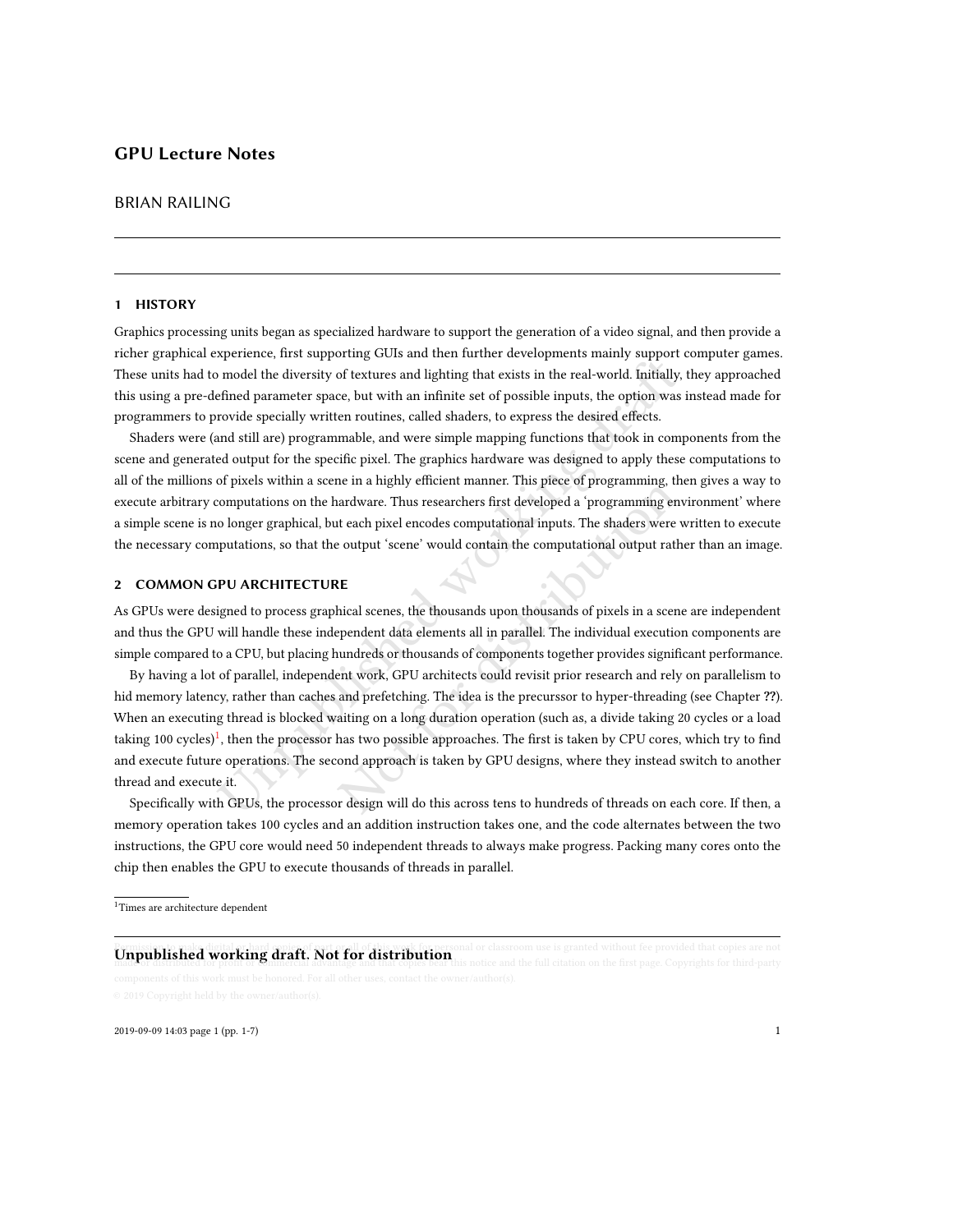#### 2 Brian Railing

```
Fig. 1. Simple CUDA Example for Launching a Kernel<br>
Indulation<br>
Indulation<br>
Indulation<br>
In published (float A[Ny][Nx], float B[Ny][Nx], float C[Ny][N<br>
I = blockIdx.y * blockDim.y+ threadIdx.y;<br>
I = A[j][i] + B[j][i]<br>
Fig. 
const int Nx = 12;
const int Ny = 6;
dim3 threadsPerBlock(4, 3, 1);
dim3 numBlocks(Nx/threadsPerBlock.x, Ny/threadsPerBlock.y, 1);
// assume A, B, C are allocated Nx x Ny float arrays
// this call will trigger execution of 72 CUDA threads:
// 6 thread blocks of 12 threads each
matrixAdd<<<numBlocks, threadsPerBlock>>> (A, B, C);
                                    Fig. 1. Simple CUDA Example for Launching a Kernel
// kernel definition
__global__ void matrixAdd(float A[Ny][Nx], float B[Ny][Nx], float C[Ny][Nx])
{
  int i = blockIdx.x * blockDim.x + threadIdx.x;int j = blockIdx.y * blockDim.y + threadIdx.y;C[j][i] = A[j][i] + B[j][i]}
```
Fig. 2. Simple CUDA Kerne

### 3 CUDA PROGRAMMING

Not Fig. 2. Simple CUDA Kernel<br>
Fig. 2. Simple CUDA Kernel<br>
Fig. 2. Simple CUDA Kernel<br>
G<br>
G<br>
Single common program that contains both CPU as well as G<br>
in can request that certain operations be offloaded to the GPU. T<br>
th With CUDA, we can write a single common program that contains both CPU as well as GPU code. Then at specified times, the program's execution can request that certain operations be offloaded to the GPU. The runtime can take care of passing the necessary code to the GPU, in preparation for launching the execution. CUDA launch sends a set of threads with the associated data to the GPU scheduler. This scheduler then manages splitting the threads into smaller units of blocks, which can contain 1 or more warps (see Section [3.1\)](#page-2-0). The individual cores within the GPU receive the next thread block as resources are available (primarily threads and shared memory) splitting it into warps for instruction scheduling.

All of the code in Figure [1](#page-1-0) is 'Host' code running on the CPU as part of a normal  $C/C++$  program. It demonstrates two of the three general steps for launching a computation on a GPU. First, the code specifies how many threads it needs to run the computation (see Section [3.2\)](#page-2-1). Next, the (see Section [3.3\)](#page-2-2). Finally, GPU function is called (i.e., launched) with the special <<< and >>> notation used, and the function parameters supplied. The special notation provides the two 3-tuples of the threads to use in the computation.

As the GPU is a different architecture from the CPU, there is a clear separation of the host and the device (i.e., GPU) code. Host code is written as per any other C/C++ program. Device code is placed in separate file(s) and each function must be tagged with \_\_global\_\_ to indicate that the function will be used to launch a CUDA kernel. Functions can also be tagged with \_\_device\_\_, which indicates that they are support routines used by CUDA kernels.

2019-09-09 14:03 page 2 (pp. 1-7)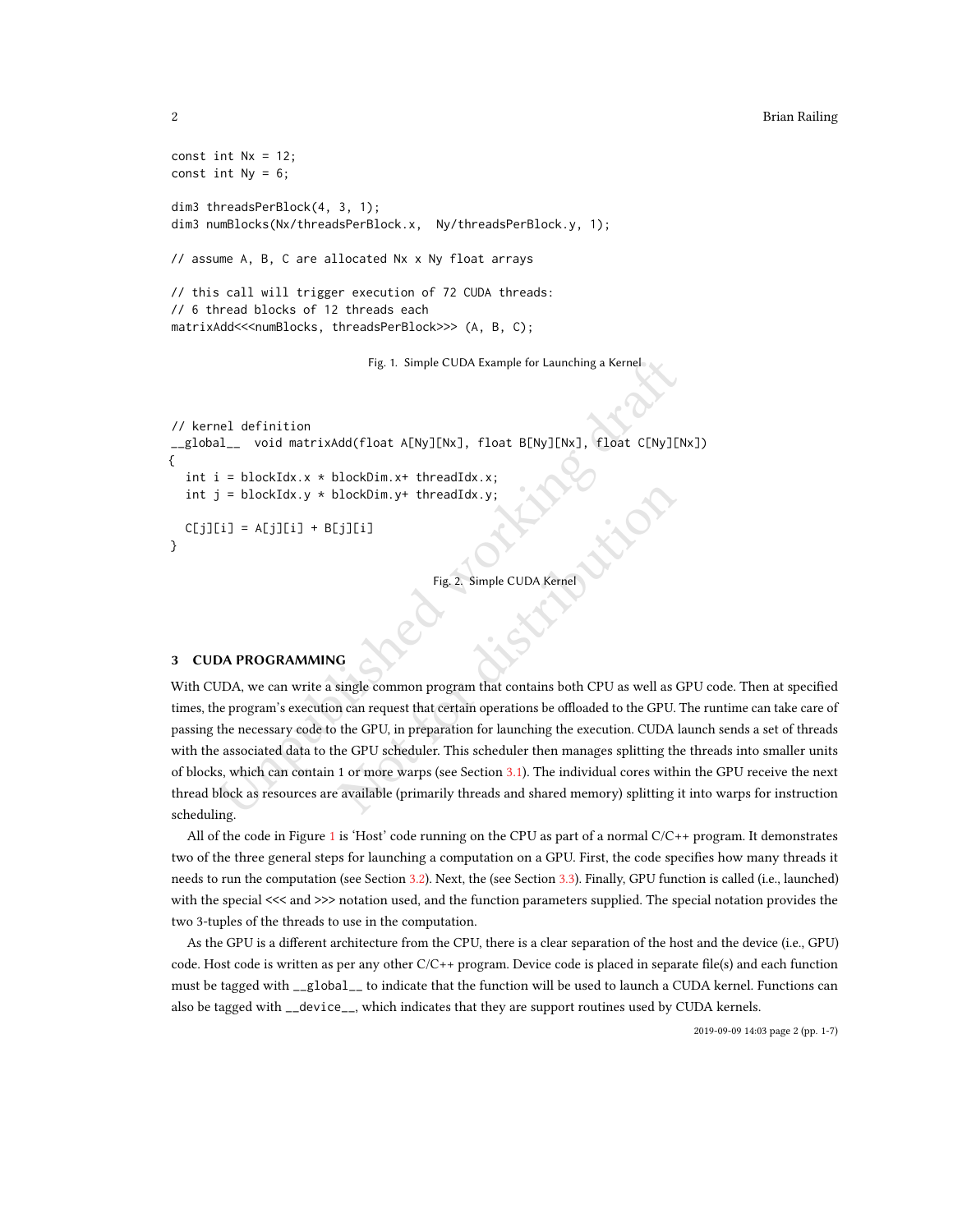<span id="page-2-3"></span>int index =  $blockIdx.x * blockDim.x + threadIdx.x$ 

Fig. 3. Mapping a thread to a unique identifier

#### <span id="page-2-0"></span>3.1 Warp

Warps are a unit of scheduling, in that groups of 32 threads share an instruction stream. Each cycle, the core selects one or more warps (depending on hardware design) that are ready to execute (i.e. not waiting on memory or other operations) and fetches the next instruction for that warp to execute. (See also Chapter ?? and Section [2\)](#page-0-1)

The threads running in a warp are scheduled collectively to run on the execution resources. And so executing, every thread fetchs and executes the same instruction in each cycle, with only the thread IDs differing (see Section [3.2\)](#page-2-1). As a consequence, the GPU architecture must use conditional execution and predication bits, as each instruction is executed by the processing units and the predication bits mask off those instructions whose results are not to be retained.

The GPU must fetch every instruction needed by any of the scheduled threads in that warp. If all of the threads in the warp are executing the same branches and conditionals, then the fetched instructions compute and retain their values. However, if some of the threads take different conditionals from others, then both paths must be fetched and executed. And each path will be masked by the predication bits, so that the useful work is less than the hardware could provide. This phenomena is known as Branch divergence. Sometimes the divergence cannot be avoided, but is at least a phenomena to be minimized.

#### <span id="page-2-1"></span>3.2 Thread IDs

The data is mapped to a three dimensional grid, according to the specified execution configuration for the function call. Many computational kernels need fewer dimensions, in which case the unused dimensions are set to size 1.

GPU architecture must use conditional execution and predication bits, as each instrumits and the predication bits mask off those instructions whose results are not to fetch every instruction needed by any of the scheduled Branch divergence. Sometimes the divergence cannot be avoided<br>and grid, according to the specified execution configuration for<br>r dimensions, in which case the unused dimensions are set to<br>ch are further composed of warps. Threads are launched in blocks, which are further composed of warps. Threads often need to compute the reverse mapping to determine their exact three dimensional identifier. For each dimension, the grid is split into a sequence of blocks, each containing the same number of threads for that dimension. Thus each thread receives two identifiers, blockIdx and threadIdx, which are global variables set by the CUDA runtime. The first identifies which block in the grid this thread belongs. The later identifies which thread within that block, so threadIdx ranges from 0 to blockIdx - 1. Each identifier is a 3-tuple: x, y, and z. For a given dimension, we can use the formulation in Figure [3](#page-2-3) to uniquely identify the thread in one dimension. By this calculation, the two components (blockIdx and threadIdx) are together accessing a two dimensional array, as each dimension of the grid is split into blocks, each composed of threads.

Threads do not have to map 1:1 to the input data. While GPUs achieve the best performance through many thousands of individual work items, at a certain point it can instead be advantageous to combine redundant calculations so that the thread processes several elements of the input data.

#### <span id="page-2-2"></span>3.3 CUDA Memory Model

The GPU is (generally) a different device in the system from the CPU, and it has its own dedicated memory space  $^2$  $^2$ . This memory can be specifically designed for the memory access characteristics of high performing GPU computations, such as highly concurrent, strided accesses, as well as historically containing the data for rendering graphical scenes.

More specifically there are three memories on the GPU: device, per-block shared, per-thread private.

2019-09-09 14:03 page 3 (pp. 1-7)

<span id="page-2-4"></span><sup>&</sup>lt;sup>2</sup>There are some systems that have Unified Memory, where the CPU and GPU share the DRAM.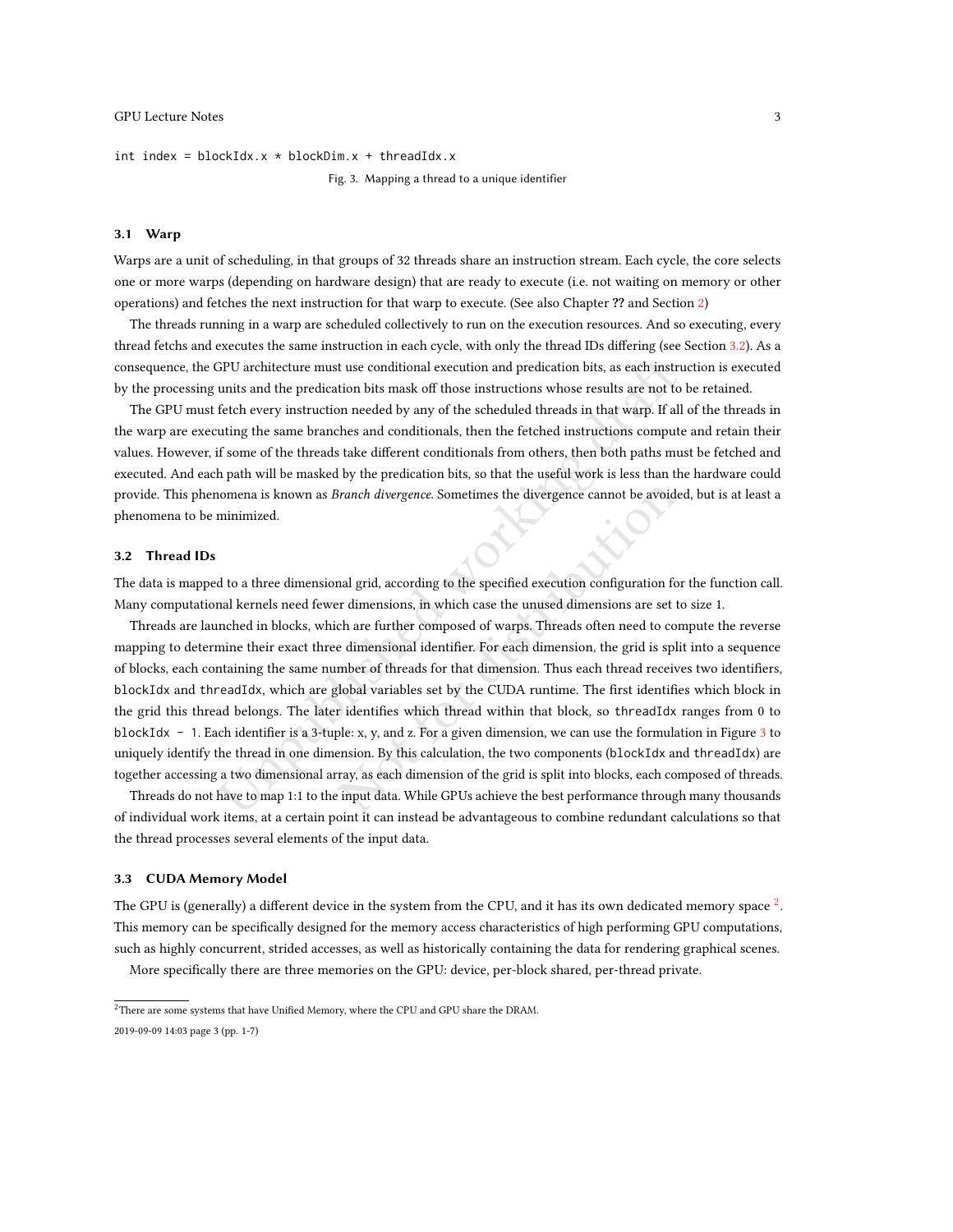```
__global__ void convolve(int N, float* input, float* output) {
   int index = blockIdx.x * blockDim.x + threadIdx.x; // thread local variable
   float result = 0.0f; // thread-local variable
   for (int i=0; i<3; i++)result += input[index + i];
   output[index] = result / 3.f;}
```
Fig. 4. Convolution Example

Given that the GPU has separate memory from the CPU, we need to use separate functions to manage that memory. cudaMalloc and cudaFree are equivalents to the similarly named C functions; however, cudaMalloc populates the 'pointer' rather than providing it as a return value. Thus the signature is cudaMalloc(\*ptr, size).

cudaMemcpy is similar to the C routine by taking in two pointers and the count of bytes to copy; however, given that the pointers could each contain any address, this call cannot directly distinguish which address is device and which is host and therefore, while it knows a source and destination, these locations cannot solely be located within the multiple memory spaces without additional information. Thus, this information is passed as a separate parameter, either cudaMemcpyHostToDevice or cudaMemcpyDeviceToHost.

1) that the GPU has separate memory from the CPU, we need to use separate functions and cudaFree are equivalents to the similarly named C functions; however, 'n rather than providing it as a return value. Thus the signatu while it knows a source and destination, these locations cannewithout additional information. Thus, this information is pass<br>vice or cudaMemcpyDeviceToHost.<br>y usage relates to the hardware provided registers. This is a<br>l b Per-thread private memory usage relates to the hardware provided registers. This is a limited resource that can constrain launches of thread blocks. Usually not an issue, but kernels that have significant unrolling of code can reach these limits. You can use the --resource-usage flag to nvcc to see the resources required by the compiled code. Registers are a hardware limited resource, where using too much can limit the number of thread blocks that can be launched to a multiprocessor. The compiler is far more aggressive in CUDA about placing small arrays and other variables into registers rather than leaving them in the per-thread local memory, which exhibits similar performance to global memory (i.e., it is like the stack in CPU execution).

#### 3.4 Shared Memory

Shard memory is a smaller region available on each core that is faster to access, much like hardware memory caches; however, given that GPUs often stream across large datasets with little locality, this memory region does not automatically populate based on memory accesses. Instead, the shared memory is software-managed, such that the program specifies how much space it needs and explicitly performs the load and store operations involving this region.

Just as increasing the size of thread blocks beyond a certain point will result in compiler errors, so will the code fail to compile if there is too much shared memory statically requested. In both cases, if the requested resources exceed the limits for the targeted CUDA compute level, then the program would not be able to run.

3.4.1 Shared Memory Examples. To understand better how to use shared memory, we will go through several examples. In this first example, Figure [4](#page-3-0) gives a simple CUDA routine that applies a convolution, averaging adjacent values, to a vector of floats. This routine is fairly efficient, except a certain key operation is repeated, which is the loading of each value from memory. Each CUDA thread has four memory operations, three loads and one store, where two of the three loads are also executed by each adjacent thread. These redundant loads are combined into a single memory operation by the GPU, but by the GPU's memory model they are not explicitly cached.

2019-09-09 14:03 page 4 (pp. 1-7)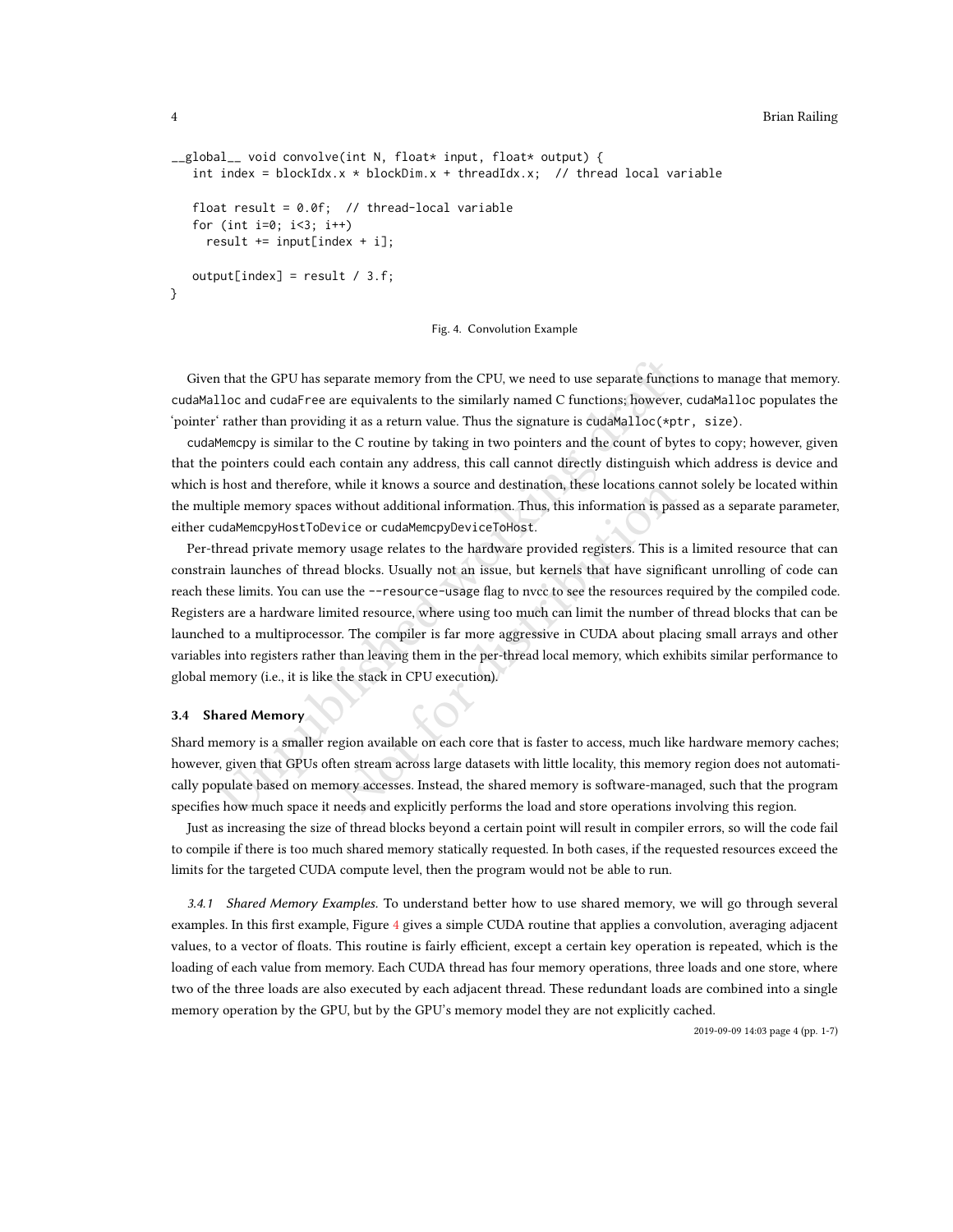The GPU was assuming that memory accesses have minimal locality, so if we have temporal locality, the programmer must explicitly instruct the GPU to exploit it. This requires additional complexity, but will provide a performance benefit. As the threads execute in separate warps, there is no guarantee about ordering of each warp, so to ensure that the shared memory is populated before use, the function calls \_\_syncthreads(), which blocks all warps in the threadblock as per a barrier. Then when each has completed its loading of the shared memory, all warps and threads can proceed to use the values now present. By critical path, (almost) all warps now issue one load to global memory, rather than the three before. The change is not free but against the shorter critical path, it is faster.

```
blockIdx.x * blockDim.x + threadIdx.x; // thread local variable<br>
adIdx.x] = input[index];<br>
\frac{log X}{X}, x < 2) {<br>
HREADS_PER_BLK + threadIdx.x] = input[index+THREADS_PER_BLK];<br>
IS();<br>
\frac{1}{15} = 0.0f; // thread-local var
                                                   ad-local variable<br>
x + i];<br>
x + i];<br>
addiness and the requested work and must now begin schedul<br>
x and the requested thread dimensions, both in a total thread<br>
s. Each thread block is the dispatchable unit, sent to a speci
__global__ void convolve(int N, float* input, float* output) {
     __shared__ float support[THREADS_PER_BLK+2]; // per-block allocation
     int index = blockIdx.x * blockDim.x + threadIdx.x; // thread local variable
     support[threadIdx.x] = input[index];if (threadIdx.x < 2) {
          support[THREADS_PER_BLK + threadIdx.x] = input[index+THREADS_PER_BLK];}
     __syncthreads();
     float result = 0.0f; // thread-local variable
     for (int i=0; i<3; i++)result += support[threadIdx.x + i];
     output[index] = result / 3.f;}
```
#### 3.5 Scheduling

When a kernel is launched, the GPU is notified about the requested work and must now begin scheduling that work in discrete units until it is complete. Each kernel has specified thread dimensions, both in a total thread count as well as discretizing those threads into blocks. Each thread block is the dispatchable unit, sent to a specific core within the GPU. This unit has its associated resource requirements: number of threads, registers / thread local memory required per thread, and quantity of shared memory required. All resources are treated as requirements, and unlike much CPU programming, the system does not treat requests lazily and over promise the resource availablity.

The GPU is continually examining the state of each core, such that it can dispatch a new thread block to a core when there are sufficient resources available. A dispatch of work takes time to complete, time in which the core may not have enough load to saturate its compute units.

In optimizing a kernel, the programmer should maximize the *occupancy rate*, which is the measurement of the fraction of cycles in which a core is executing work. This requires a careful balancing act. Larger thread blocks would result in fewer blocks being dispatched, but the resource requirements are increased so fewer blocks might fit on a GPU core. The amount of work per thread can also vary, which can reduce the number of blocks required, but increasing

2019-09-09 14:03 page 5 (pp. 1-7)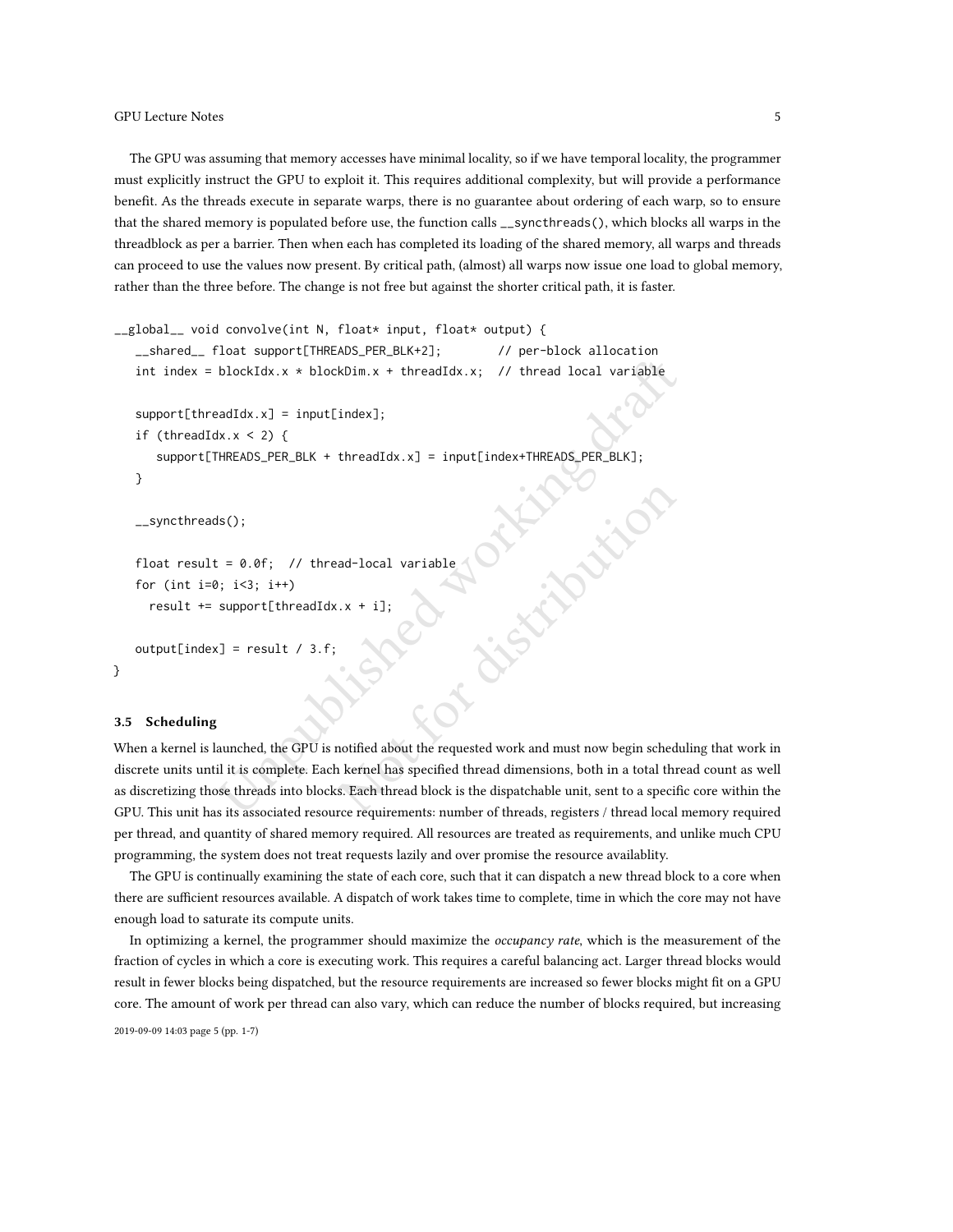work may require more resources. Fewer thread blocks can also reduce the opportunity to have blocks loaded on all cores.

#### 3.6 Atomic Programming

When any thread in a warp invokes \_\_syncthreads(), that warp will not continue executing until all warps in its threadblock have also invoked this function, thus serving as a barrier synchronization for the threads in the block. A common design practice is to have the threadblock populate shared memory with the necessary values and then wait for the other warps to complete this step using \_\_syncthreads(). After the call returns, we have a guarantee that all threads have reached this barrier.

However, if the code design prevents some executions from reaching the \_\_syncthreads(), such as placing the call within a conditional, then the call can never complete.

#### 3.7 Memory Banking

Banking is a technique whereby multiple partitions of the address space can be accessed independently in the same cycle(s). On GPUs, there is the strong expectation that any computation will be split into warps of 32 threads, so every memory operation will entail accessing as many as 32 different locations in memory. As such, the address space is partitioned so that each successive 32-bit word maps to the next of the 32 different banks. Effectively, the specific bank is determined by the address: bankID = (Address >> 2) % [3](#page-5-0)2, and not by thread ID or any other identifier.<sup>3</sup>

Each bank can access 1, 32-bit word at a time. Thus, if the warp's threads access data in 32 different banks. Or if more than one thread accesses the same location in one of the banks, then the memory can operate at full capacity.

On the other hand, if multiple threads access the same bank and are requesting different memory locations, then there is bank conflict and the bank must serialize the memory accesses. Similar to branch divergence, the threads in the warp must now stall some multiple of the bank access time, and the memory system is not operating at full capacity.

#### 3.8 Compute Capability

is a technique whereby multiple partitions of the address space can be accessed<br>on GPUs, there is the strong expectation hat any computation will be split into w<br>operation will entail accessing as many as 32 different loc ratecosing as many as 52 units in the actions in memory. The same of the 32 different banks. E bankID = (Address  $>$  2)  $\frac{1}{6}$  32, and not by thread ID or a 2-bit word at a time. Thus, if the warp's threads access data GPUs keep the specifics of their design hidden to progrmamers; however, certain assumptions can be made about their provided capabilities and resources. Specifically, when a CUDA program is compiled, a flag can be passed indicating the minimimum capabilities expected of the hardware, such as shared memory, instructions, et cetera. A kernel may fail to compile if it expects more from hardware than that compute capability defines. And it can fail to launch if hardware does not support the desired capability level. However, higher levels provide greater performance and functionality.

#### 4 TOOLS

#### 4.1 nvprof

#### 5 PROBLEMS

Assume a GPU with 4 cores running at 1GHz, each able to queue 64 warps of 32 threads each. Every cycle the core will fetch and execute 1 instruction. (Keep in mind this instruction is executed on an entire warp in that cycle.) The main workload (shown below) is run with a 1M-element input array, X[] (initialized randomly to values between 0.0f and 1.0f) and with an output array Y[] (also with 1M elements). Assume that the input and output arrays are resident in CUDA device memory (i.e. the GPU's memory) at the time of the kernel launch.

<span id="page-5-0"></span> $3$ Other memory systems also use banking and can have different mapping functions.